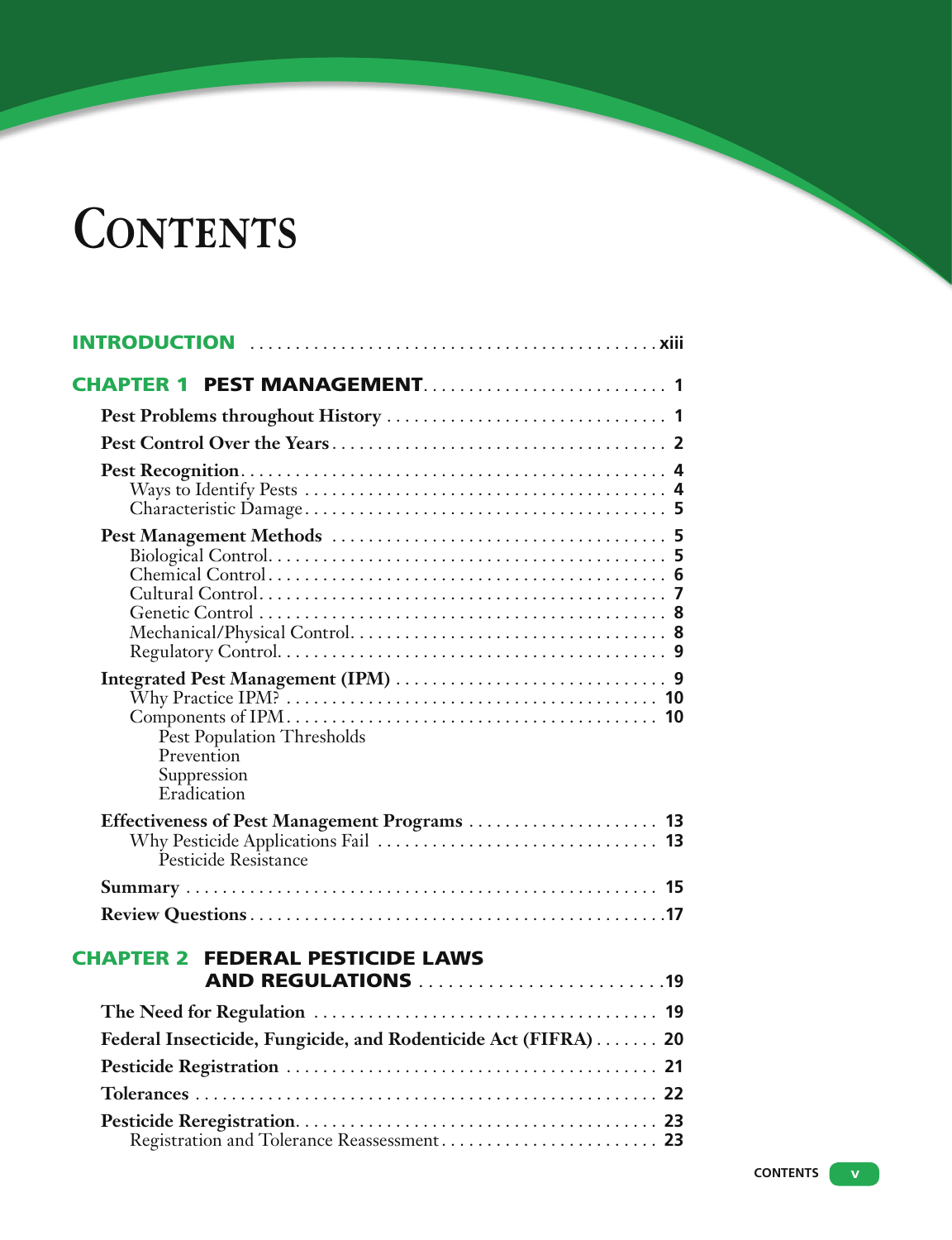| Federal Pesticide Regulations under FIFRA  24<br>Pesticide Container and Containment Regulation                                                                                                                                                                       |  |
|-----------------------------------------------------------------------------------------------------------------------------------------------------------------------------------------------------------------------------------------------------------------------|--|
| Worker Protection Standard Regulation (40 CFR Part 170)  25<br>Certification of Pesticide Applicators Regulation                                                                                                                                                      |  |
|                                                                                                                                                                                                                                                                       |  |
| Federal Recordkeeping Requirements  26                                                                                                                                                                                                                                |  |
|                                                                                                                                                                                                                                                                       |  |
| CHAPTER 3 PESTICIDE LABELING  31                                                                                                                                                                                                                                      |  |
|                                                                                                                                                                                                                                                                       |  |
| Background of the Label $\dots \dots \dots \dots \dots \dots \dots \dots \dots \dots \dots$<br><b>Toxicity and Toxicological Tests</b><br><b>Efficacy or Performance Tests</b><br>Degradation, Mobility, and Residue Tests<br>Effects on Wildlife and the Environment |  |
|                                                                                                                                                                                                                                                                       |  |
|                                                                                                                                                                                                                                                                       |  |
| <b>Routes of Entry Statements</b><br><b>Specific Action Statements</b>                                                                                                                                                                                                |  |
| Protective Clothing and Equipment Statements<br><b>Other Precautionary Statements</b>                                                                                                                                                                                 |  |
|                                                                                                                                                                                                                                                                       |  |
| <b>Special Toxicity Statements</b><br><b>General Environmental Statements</b>                                                                                                                                                                                         |  |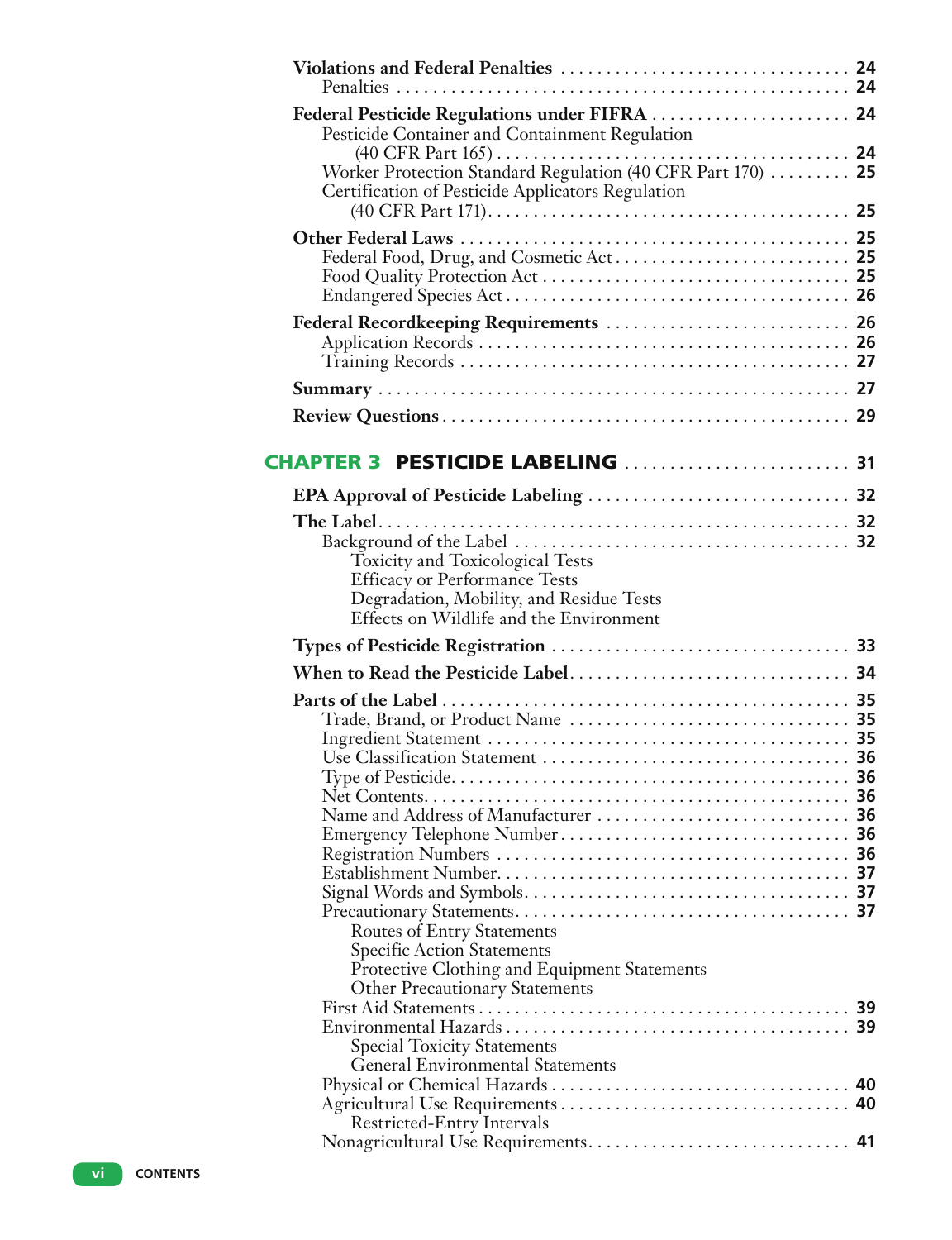| World Wide Web References on Pesticide Labels  43<br>Digital Pesticide Specimen Labels 43<br>Electronic or Web-Distributed Labeling  43<br><b>Mandatory Statements</b><br><b>Advisory Statements</b><br>Understanding the Difference            |    |
|-------------------------------------------------------------------------------------------------------------------------------------------------------------------------------------------------------------------------------------------------|----|
|                                                                                                                                                                                                                                                 |    |
|                                                                                                                                                                                                                                                 |    |
|                                                                                                                                                                                                                                                 |    |
| <b>CHAPTER 4 PESTICIDE FORMULATIONS  49</b>                                                                                                                                                                                                     |    |
|                                                                                                                                                                                                                                                 |    |
| Solutions (S) $\ldots$ $\ldots$ $\ldots$ $\ldots$ $\ldots$ $\ldots$ $\ldots$ $\ldots$ $\ldots$ $\ldots$ $\ldots$ 53<br>Ready-to-Use (RTU) Low-Concentrate Solutions<br>Concentrate Solutions (C, LC, or WSC/WSL)                                |    |
| Liquid Baits<br>Ready-to-Use Aerosols<br>Formulations for Smoke or Fog Generators                                                                                                                                                               |    |
| Pellets (P or PS) $\ldots$ $\ldots$ $\ldots$ $\ldots$ $\ldots$ $\ldots$ $\ldots$ $\ldots$ $\ldots$ $\ldots$ $\ldots$ 58<br>Water-Dispersible Granules (WDG) or Dry Flowables (DF) $\dots \dots$ 59<br>Pastels, Gels, and Other Injectable Baits |    |
| Pesticide-Fertilizer Combinations 62                                                                                                                                                                                                            |    |
|                                                                                                                                                                                                                                                 |    |
|                                                                                                                                                                                                                                                 | 64 |
|                                                                                                                                                                                                                                                 |    |
|                                                                                                                                                                                                                                                 |    |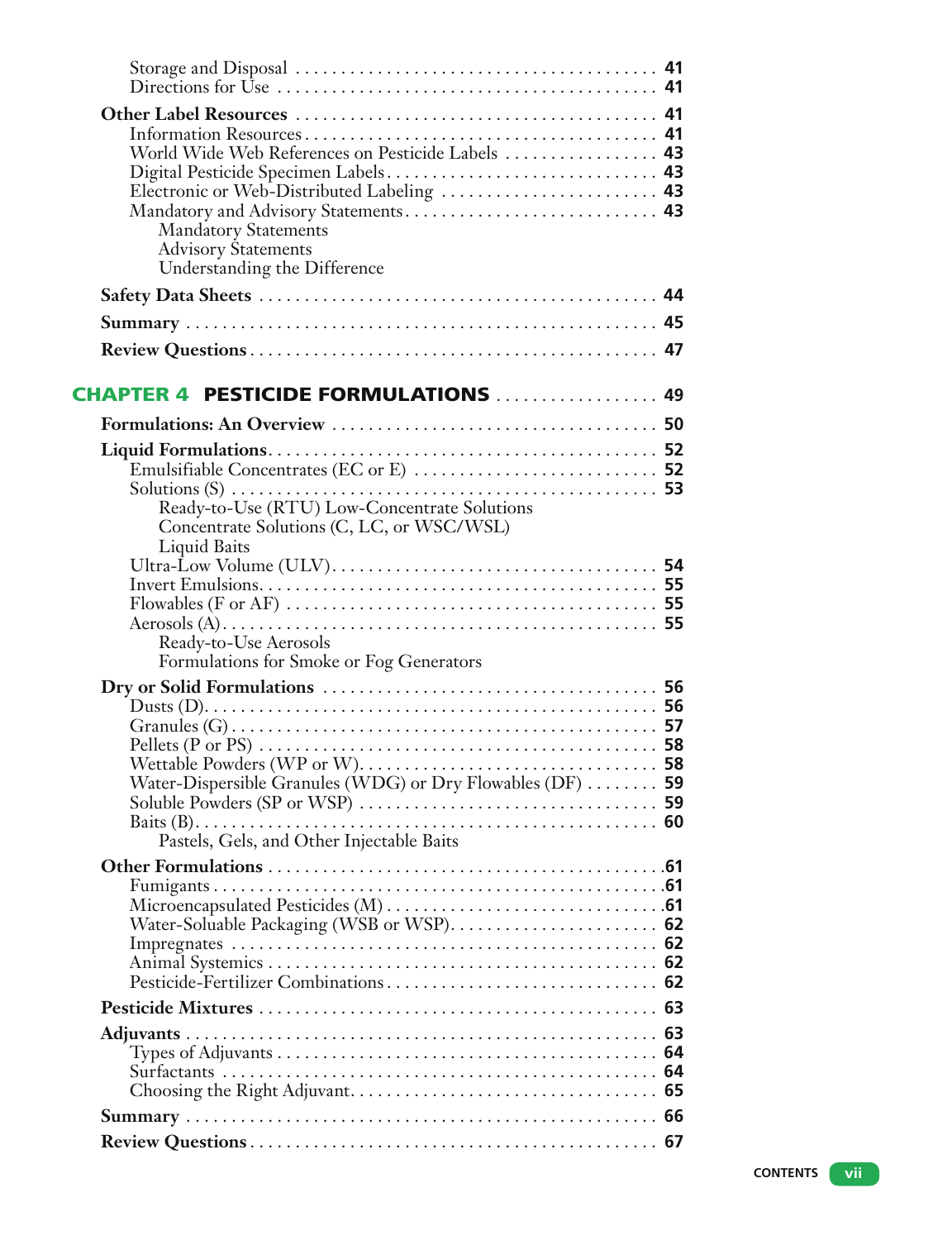| <b>CHAPTER 5 PESTICIDE HAZARDS AND FIRST AID  69</b>                                                                                                                      |  |
|---------------------------------------------------------------------------------------------------------------------------------------------------------------------------|--|
|                                                                                                                                                                           |  |
|                                                                                                                                                                           |  |
| Exposure—How Pesticides Enter the Body 73                                                                                                                                 |  |
| Signal Words and Skull & Crossbones Symbol<br>Danger-Poison<br>Danger<br>Warning<br>Caution                                                                               |  |
|                                                                                                                                                                           |  |
|                                                                                                                                                                           |  |
| <b>Cholinesterase Monitoring</b>                                                                                                                                          |  |
| Pesticide on the Skin<br>Pesticide in the Eyes<br><b>Inhaled Pesticide</b><br>Pesticide in the Mouth or Swallowed<br>How to Induce Vomiting (if appropriate)<br>Antidotes |  |
|                                                                                                                                                                           |  |
|                                                                                                                                                                           |  |
|                                                                                                                                                                           |  |
| <b>CHAPTER 6 PERSONAL PROTECTIVE EQUIPMENT  89</b>                                                                                                                        |  |
|                                                                                                                                                                           |  |
|                                                                                                                                                                           |  |
|                                                                                                                                                                           |  |
|                                                                                                                                                                           |  |
|                                                                                                                                                                           |  |
| Purifying Elements for Air-Purifying Respirators 97                                                                                                                       |  |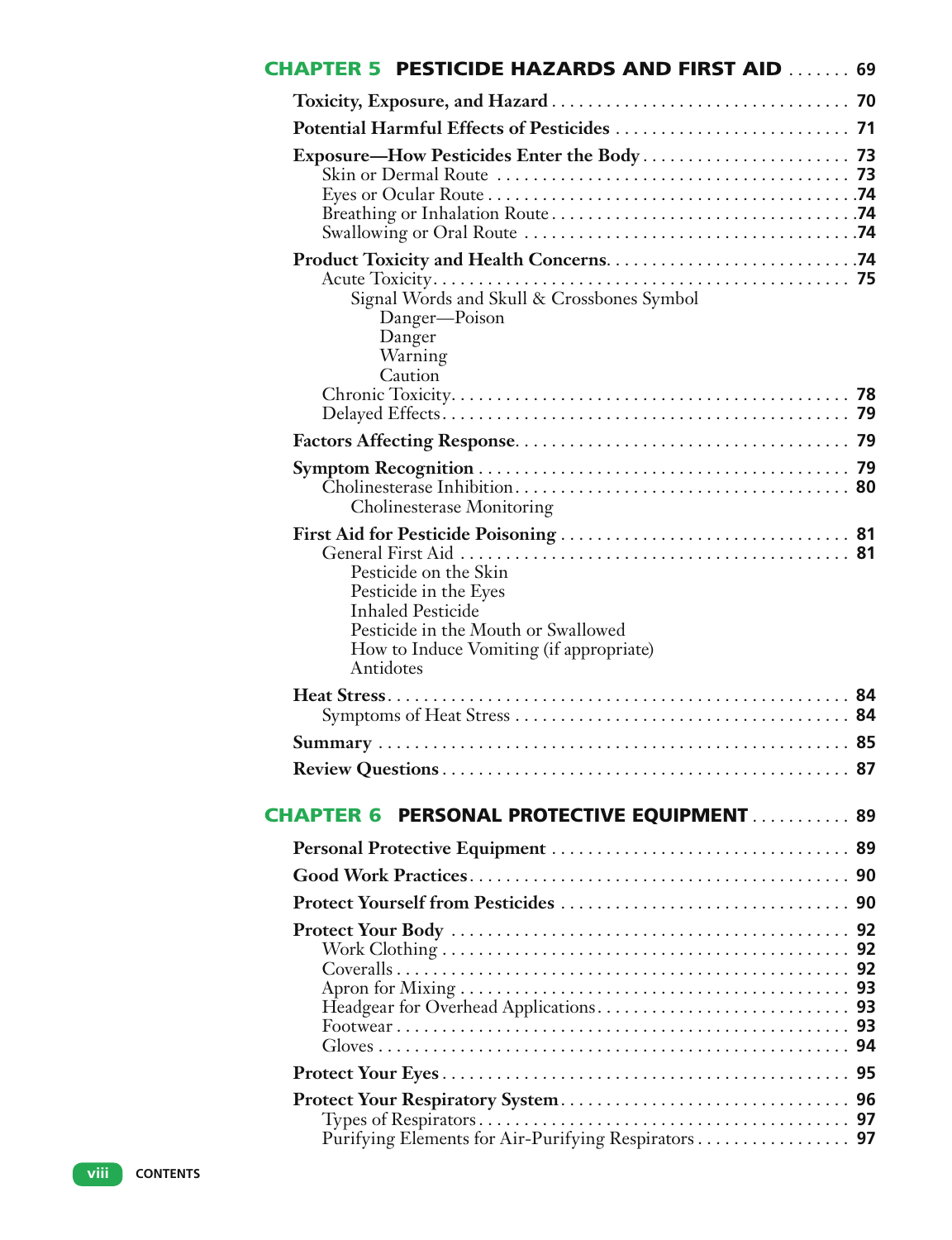| <b>Particulate Filters</b><br><b>Chemical Cartridges or Canisters</b><br>Combination Chemical Cartridge and Particulate Filters<br>Identifying the Respirator Type from the Pesticide Label 99 |     |
|------------------------------------------------------------------------------------------------------------------------------------------------------------------------------------------------|-----|
| Maintaining Clothing and Personal Protective Equipment  100                                                                                                                                    |     |
|                                                                                                                                                                                                |     |
| <b>CHAPTER 7 PESTICIDES IN THE ENVIRONMENT 105</b>                                                                                                                                             |     |
|                                                                                                                                                                                                |     |
| Pesticide Breakdown                                                                                                                                                                            |     |
| Movement on or in Objects, Plants, or Animals 108                                                                                                                                              | 107 |
| Classification of Droplet Size<br>Other Factors<br><b>Temperature Inversions</b>                                                                                                               |     |
| Leaching<br>Soil Properties<br>Texture and Structure<br>Organic Matter<br>Depth to Groundwater<br>Geology                                                                                      |     |
| Preventing Surface Water and Groundwater Contamination 115<br>Time Pesticide Applications According to the Weather Forecast 116                                                                |     |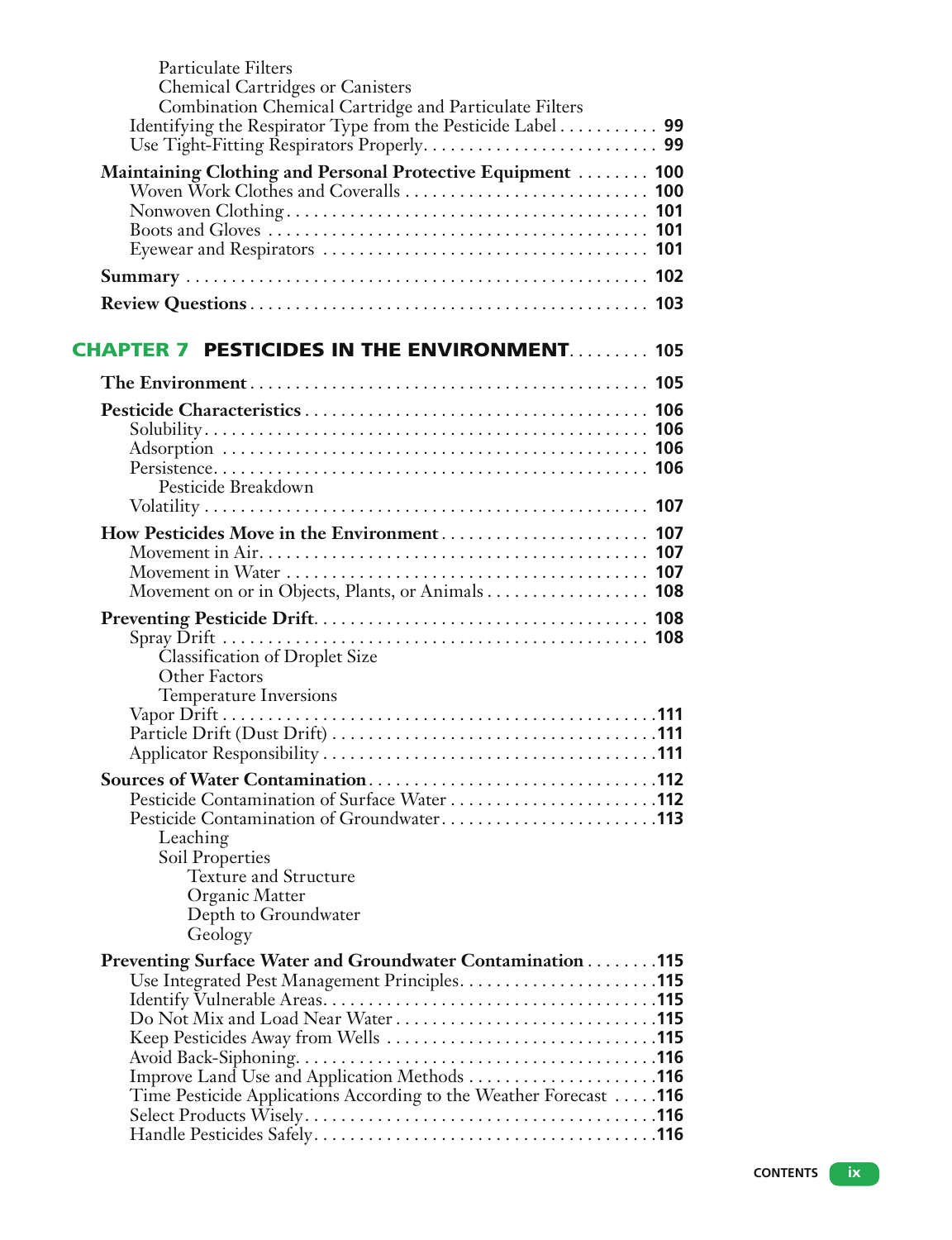| <b>Preventing Harmful Effects on Sensitive Areas and</b>      |  |
|---------------------------------------------------------------|--|
|                                                               |  |
|                                                               |  |
| <b>Nontarget Plants</b>                                       |  |
| Bees and Other Beneficial Insects                             |  |
| Fish, Wildlife, and Livestock                                 |  |
|                                                               |  |
|                                                               |  |
|                                                               |  |
| <b>CHAPTER 8 TRANSPORTATION, STORAGE, AND SECURITY . 123</b>  |  |
|                                                               |  |
|                                                               |  |
|                                                               |  |
|                                                               |  |
|                                                               |  |
|                                                               |  |
|                                                               |  |
|                                                               |  |
|                                                               |  |
|                                                               |  |
|                                                               |  |
|                                                               |  |
|                                                               |  |
|                                                               |  |
| Isolate Unwanted or Waste Products 128                        |  |
|                                                               |  |
|                                                               |  |
|                                                               |  |
| Employee Training and Security Awareness 130                  |  |
|                                                               |  |
|                                                               |  |
|                                                               |  |
|                                                               |  |
| <b>CHAPTER 9</b><br><b>EMERGENCY OR INCIDENT RESPONSE 135</b> |  |
|                                                               |  |
|                                                               |  |
|                                                               |  |
|                                                               |  |
|                                                               |  |
|                                                               |  |
|                                                               |  |
|                                                               |  |
|                                                               |  |
|                                                               |  |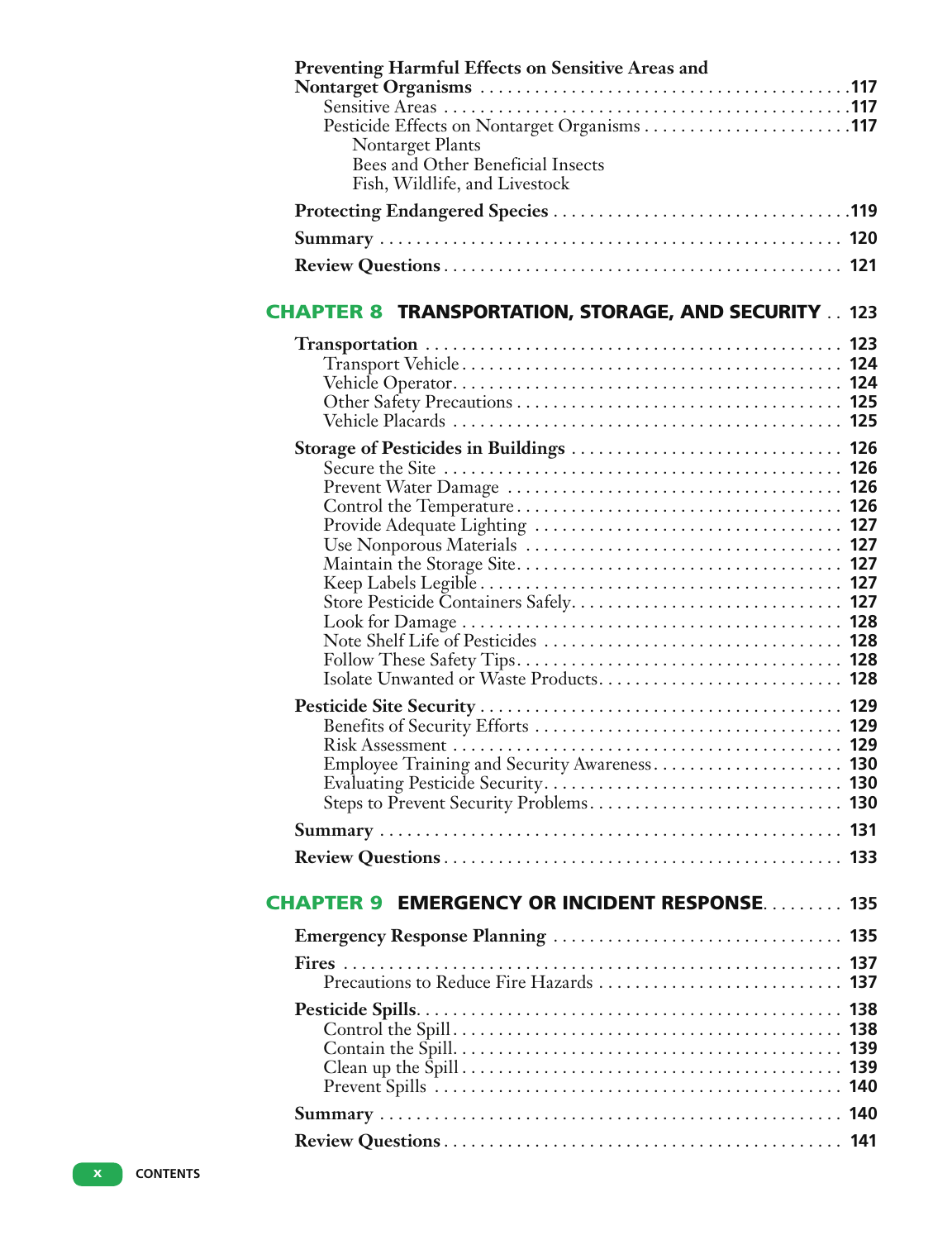| <b>CHAPTER 10 PLANNING THE PESTICIDE APPLICATION 143</b>                                                                               |            |
|----------------------------------------------------------------------------------------------------------------------------------------|------------|
|                                                                                                                                        |            |
|                                                                                                                                        |            |
| Determining Pesticide Compatibility  144<br><b>Making Tank Mixes</b>                                                                   |            |
| Select an Appropriate Mixing and Loading Area  146<br>Use Personal Protective Equipment  147<br>Transferring Pesticides Carefully  148 |            |
| Cleaning and Disposing of Pesticide Containers  148                                                                                    |            |
| Hand-Carried and Backpack Applications<br><b>High-Exposure Applications</b>                                                            |            |
| Cleaning up after Mixing, Loading, and Application 151<br>Rinsates<br><b>Equipment Cleanup</b>                                         |            |
| Demonstrate Professional Ethical Standards  153<br>Communicate with Customers, Neighbors, and the Public 154                           |            |
|                                                                                                                                        |            |
|                                                                                                                                        |            |
| <b>PESTICIDE APPLICATION PROCEDURES 157</b><br><b>CHAPTER 11</b>                                                                       |            |
|                                                                                                                                        |            |
| Closed Mixing and Loading Systems  158<br><b>Mechanical Systems</b><br>Water-Soluble Packaging                                         |            |
|                                                                                                                                        |            |
|                                                                                                                                        | 161        |
|                                                                                                                                        |            |
|                                                                                                                                        | 164<br>164 |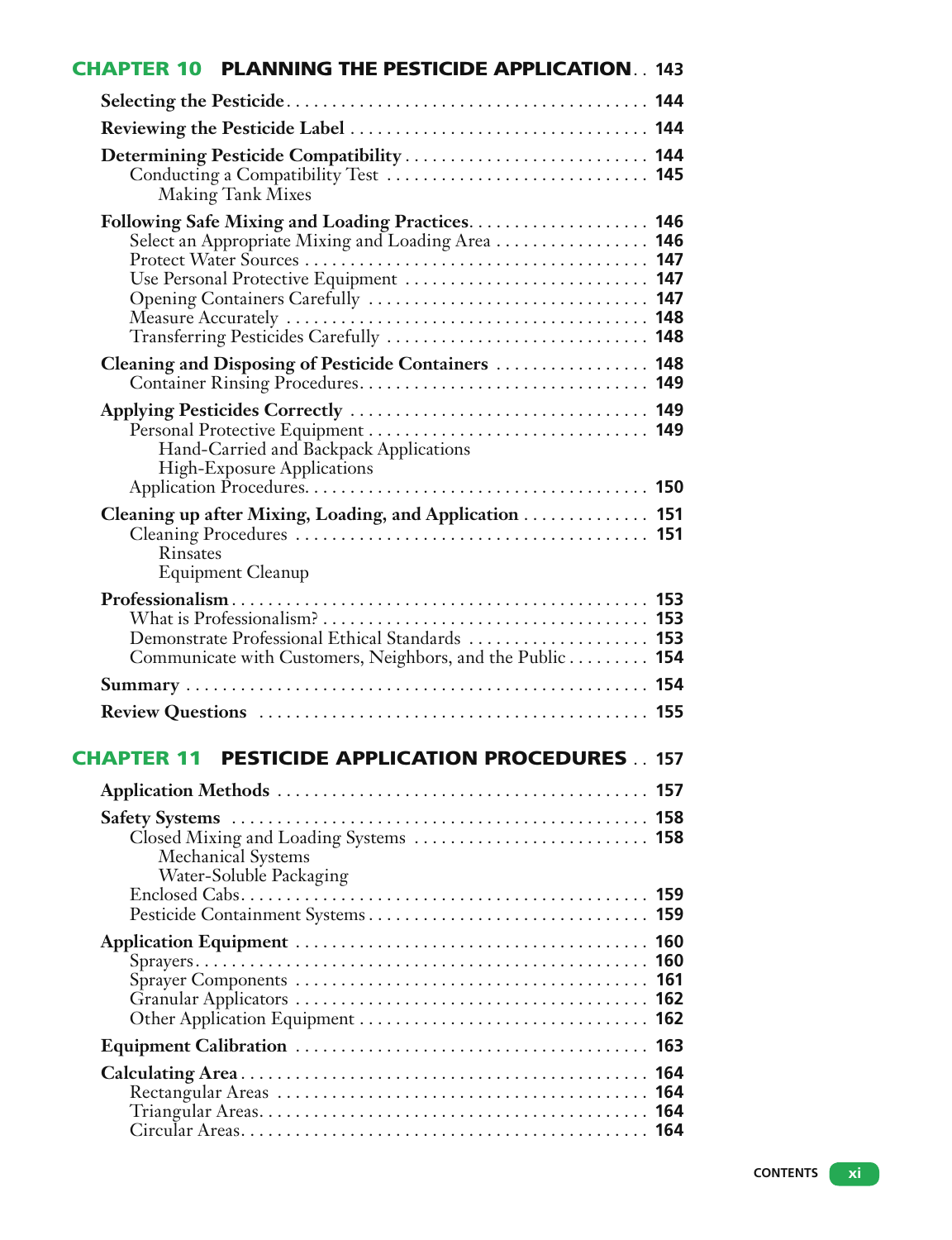| <b>CHAPTER 12</b> | LOUISIANA PESTICIDE LAW  171                                  |  |
|-------------------|---------------------------------------------------------------|--|
| L.                |                                                               |  |
| II.               | Louisiana Department of Agriculture and Forestry (LDAF) 171   |  |
| Ш.                |                                                               |  |
| IV.               | Certification of Commercial Applicators  172                  |  |
| V.                | Certification of Pesticide Salespersons 174                   |  |
| VI.               | Certification of Agricultural Consultants  174                |  |
| VII.              |                                                               |  |
| VIII.             |                                                               |  |
| IX.               | Certification for Private Applicators 175                     |  |
| X.                | Reciprocal Agreements with Other States 175                   |  |
| XI.               | Regulations Governing the Application of Pesticides  176      |  |
| XII.              | Restrictions on Application of Certain Pesticides  176        |  |
| XIII.             |                                                               |  |
| XIV.              | Special Restrictions on Pesticide Application in Schools  177 |  |
| XV.               | Monitoring of Commercial Applicator Operations  178           |  |
| XVI.              | Monitoring Commercial Pesticide Dealers and Salesperson . 178 |  |
|                   | XVII. Record Keeping Requirements  178                        |  |
|                   | XVIII. General Requirements for Rinsate Water  179            |  |
| XIX.              |                                                               |  |
| XX.               | Handling Pesticide Spills by Applicators  180                 |  |
| XXI.              |                                                               |  |
|                   | XXII. Emergency Procedures Related to Pesticides  180         |  |
|                   |                                                               |  |
|                   | XXIV. Worker Protection Standard (WPS) 181                    |  |
|                   |                                                               |  |
|                   |                                                               |  |

## APPENDICES